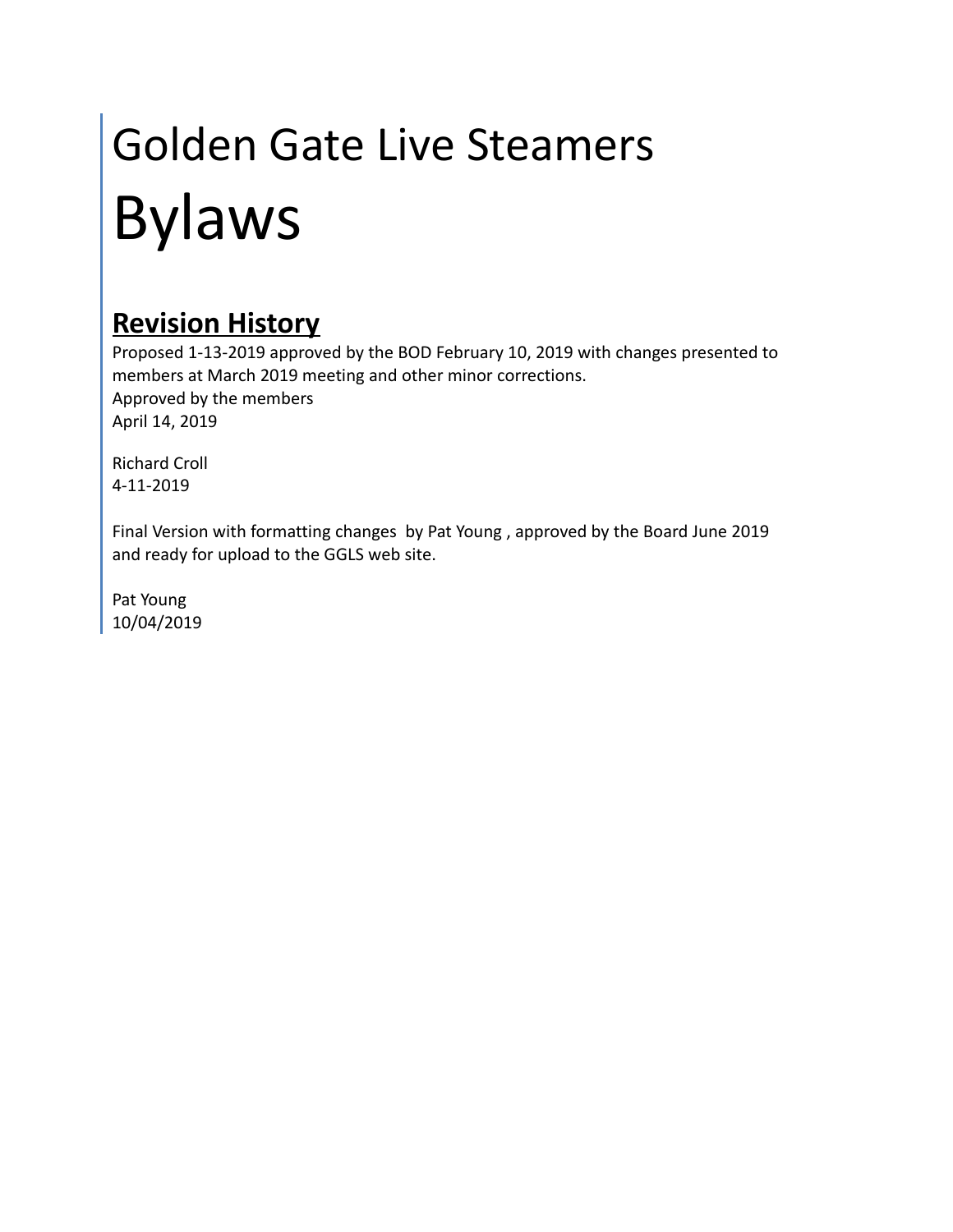# **Table of Contents**

| .10 |
|-----|
|     |
|     |
|     |
|     |
|     |
|     |
|     |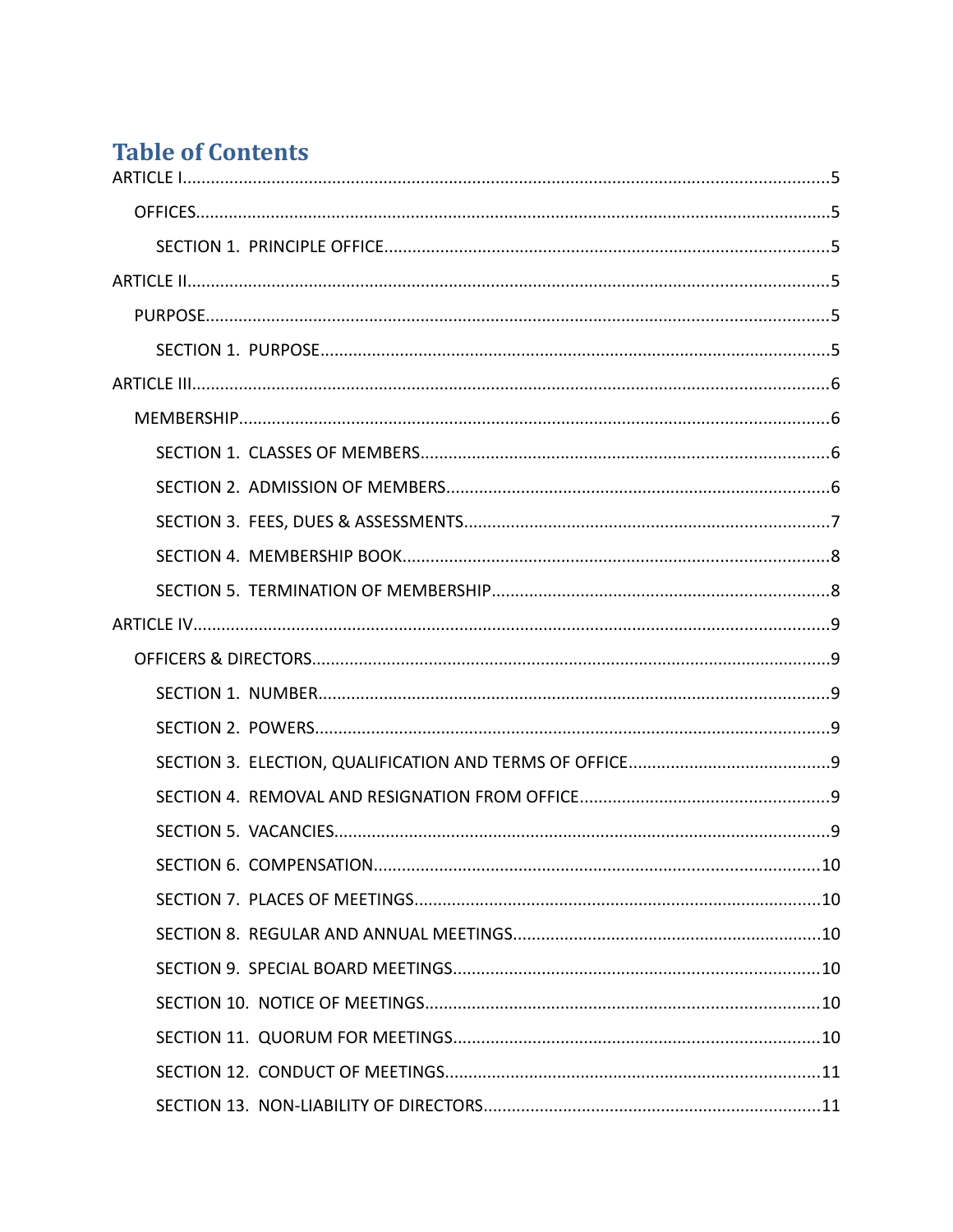| SECTION 15. ACTION BY UNANIMOUS WRITTEN CONSENT WITHOUT MEETING11 |  |  |
|-------------------------------------------------------------------|--|--|
|                                                                   |  |  |
|                                                                   |  |  |
|                                                                   |  |  |
|                                                                   |  |  |
|                                                                   |  |  |
|                                                                   |  |  |
|                                                                   |  |  |
|                                                                   |  |  |
|                                                                   |  |  |
|                                                                   |  |  |
|                                                                   |  |  |
|                                                                   |  |  |
|                                                                   |  |  |
|                                                                   |  |  |
|                                                                   |  |  |
|                                                                   |  |  |
|                                                                   |  |  |
|                                                                   |  |  |
|                                                                   |  |  |
|                                                                   |  |  |
|                                                                   |  |  |
|                                                                   |  |  |
|                                                                   |  |  |
|                                                                   |  |  |
|                                                                   |  |  |
|                                                                   |  |  |
|                                                                   |  |  |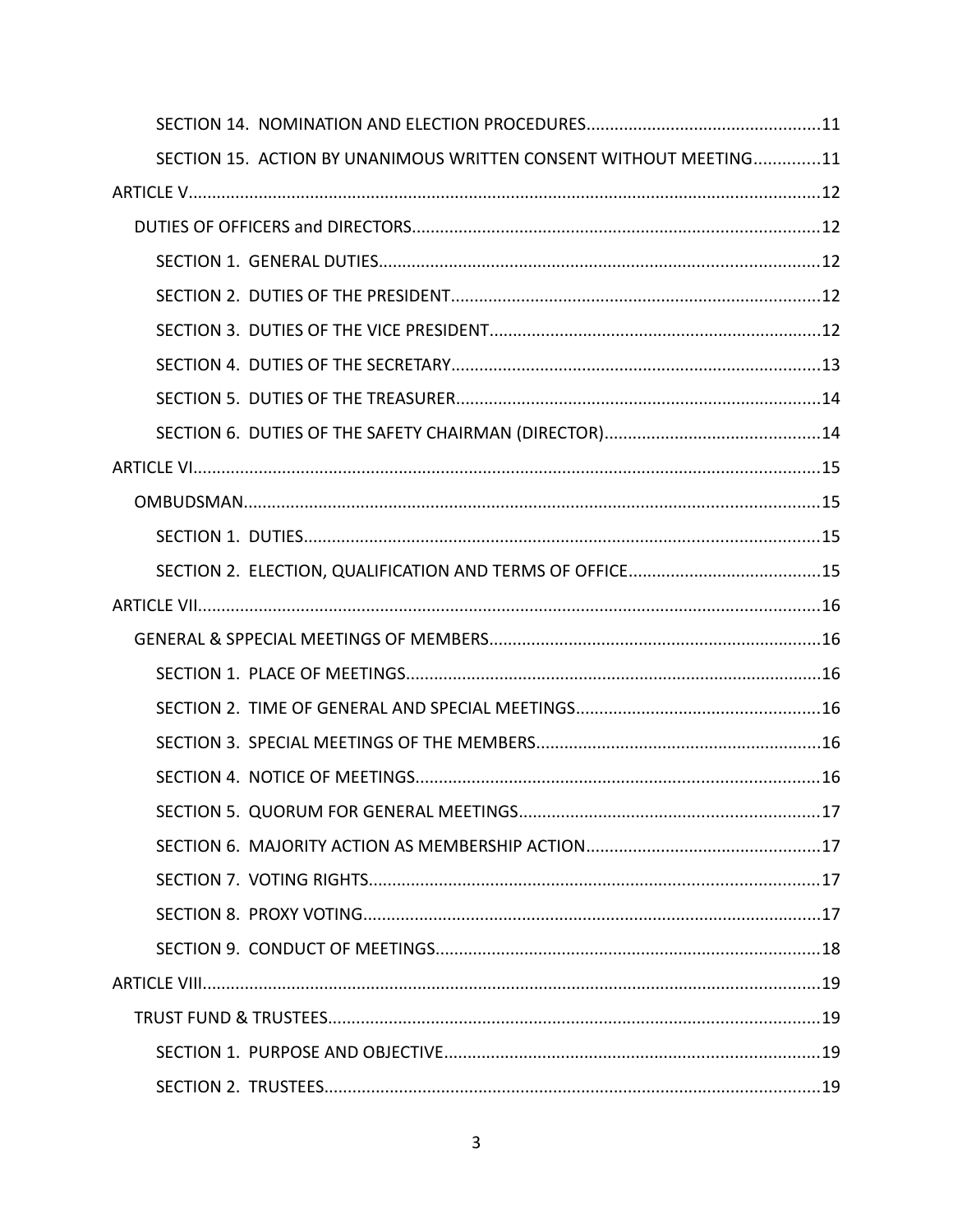| PROHIBITION AGAINST SHARING CORPORATE PROFITS & ASSETS AND DISSOLUTION23 |  |
|--------------------------------------------------------------------------|--|
|                                                                          |  |
|                                                                          |  |
|                                                                          |  |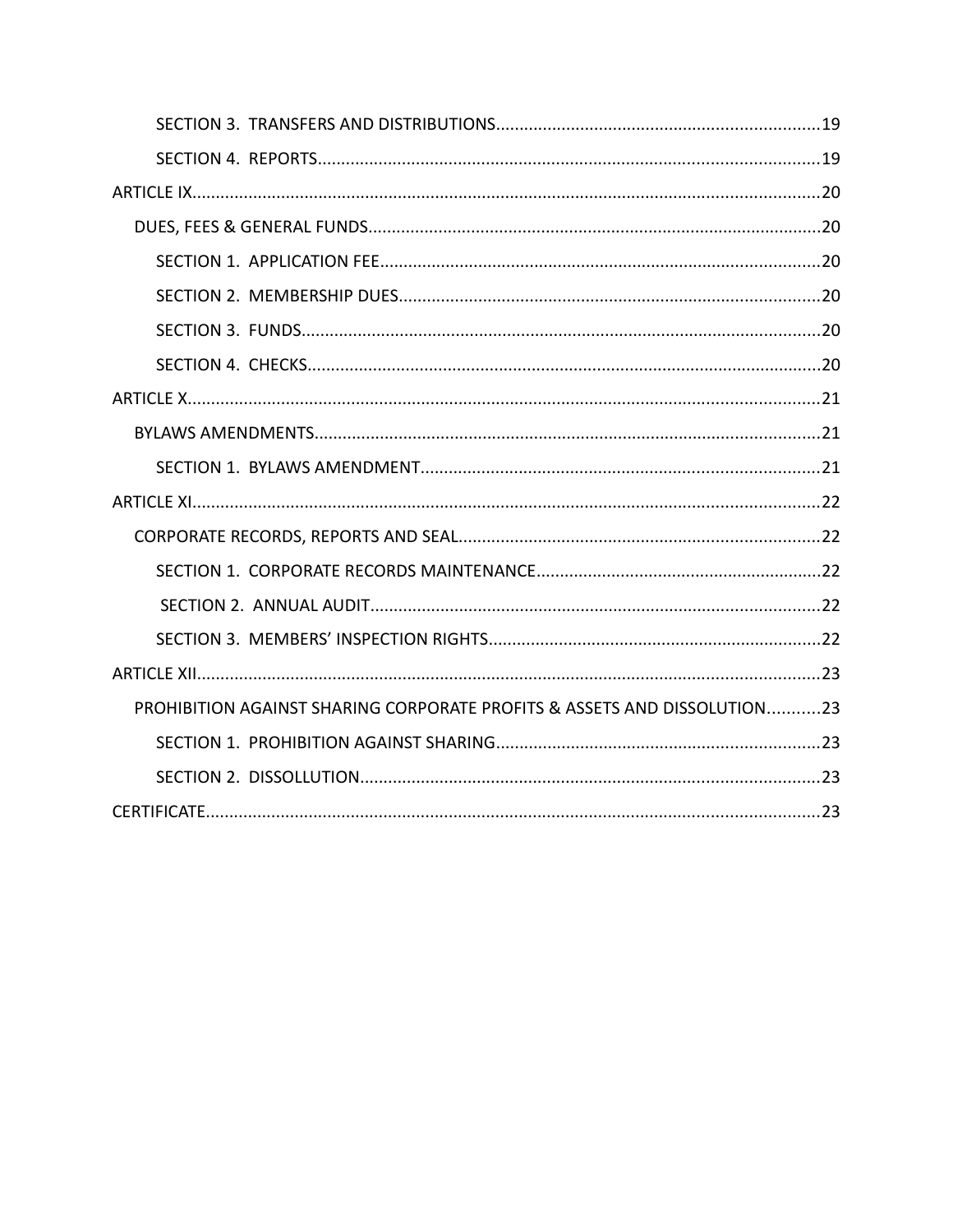# **ARTICLE I OFFICES**

## **SECTION 1. PRINCIPLE OFFICE**

The principal office of the Corporation for the transaction of its business is at the Golden Gate Live Steamers facility in Tilden Park, Contra Costa County, California.

## **ARTICLE II PURPOSE**

#### **SECTION 1. PURPOSE**

The primary objective and purpose of this corporation is to provide a site to operate a largescale miniature railroad so that we can promote craftsmanship in the field of model engineering for the benefit of our members and the Public. The secondary purpose is to build, collect and demonstrate full-size & scale models including, but not restricted to, the application of steam & internal combustion energy to mechanical devices as an interactive museum for the benefit of our members and the Public thereby educating members & visiting Public on the respective devices that depict past and present technologies, with an emphasis on railroading.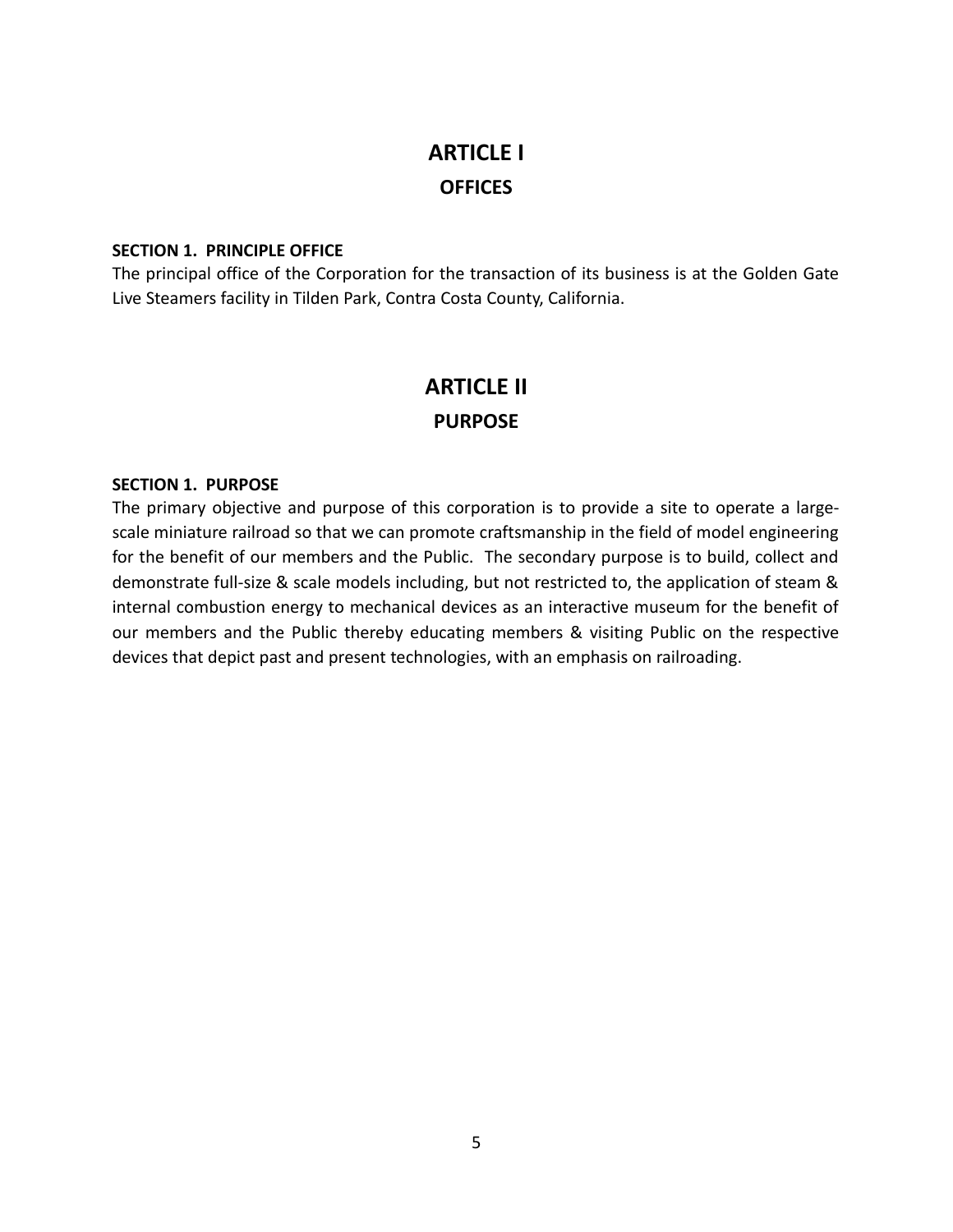## **ARTICLE III**

## **MEMBERSHIP**

## **SECTION 1. CLASSES OF MEMBERS**

The corporation shall have two (2) classes of members: voting and non-voting. No person shall hold more than one membership in the Corporation. All members shall have rights and privileges as defined in the Manual of Operations.

- A. Voting Members
	- 1. Regular Member: Shall be eighteen (18) years of age or older, has paid their initiation fee, is current with their annual dues and has met qualifications as set forth in the Manual of Operations.
	- 2. Family Membership: Shall include one Regular Member who has voting rights, and may include spouse or significant other who shall not have voting rights or the right to hold office. Minor children are not voting members, nor shall they have right to hold office.
	- 3. Life Member: Is a member who has been voted to this status per Article III, Section 2 of these Bylaws. Life member has the right to hold office. Because Life Membership is intended to honor a member, it carries with it a complete remission of membership dues for life.
- B. Non-Voting Members

1. Associate Member: Shall be a person residing more than one-hundred (100) miles from the Club House/Track, unless otherwise determined by the Board of Directors. Associate members shall not be eligible to hold office.

2. Honorary Members.

## **SECTION 2. ADMISSION OF MEMBERS**

- A. Voting Members
	- I. Regular and Family member applicants shall:
		- a. Complete a membership application and present it at the principle office of the Corporation, or at a general meeting.
		- b. Submit their initiation & yearly membership fees to the Membership Chairman or Treasurer.
	- II. Life Members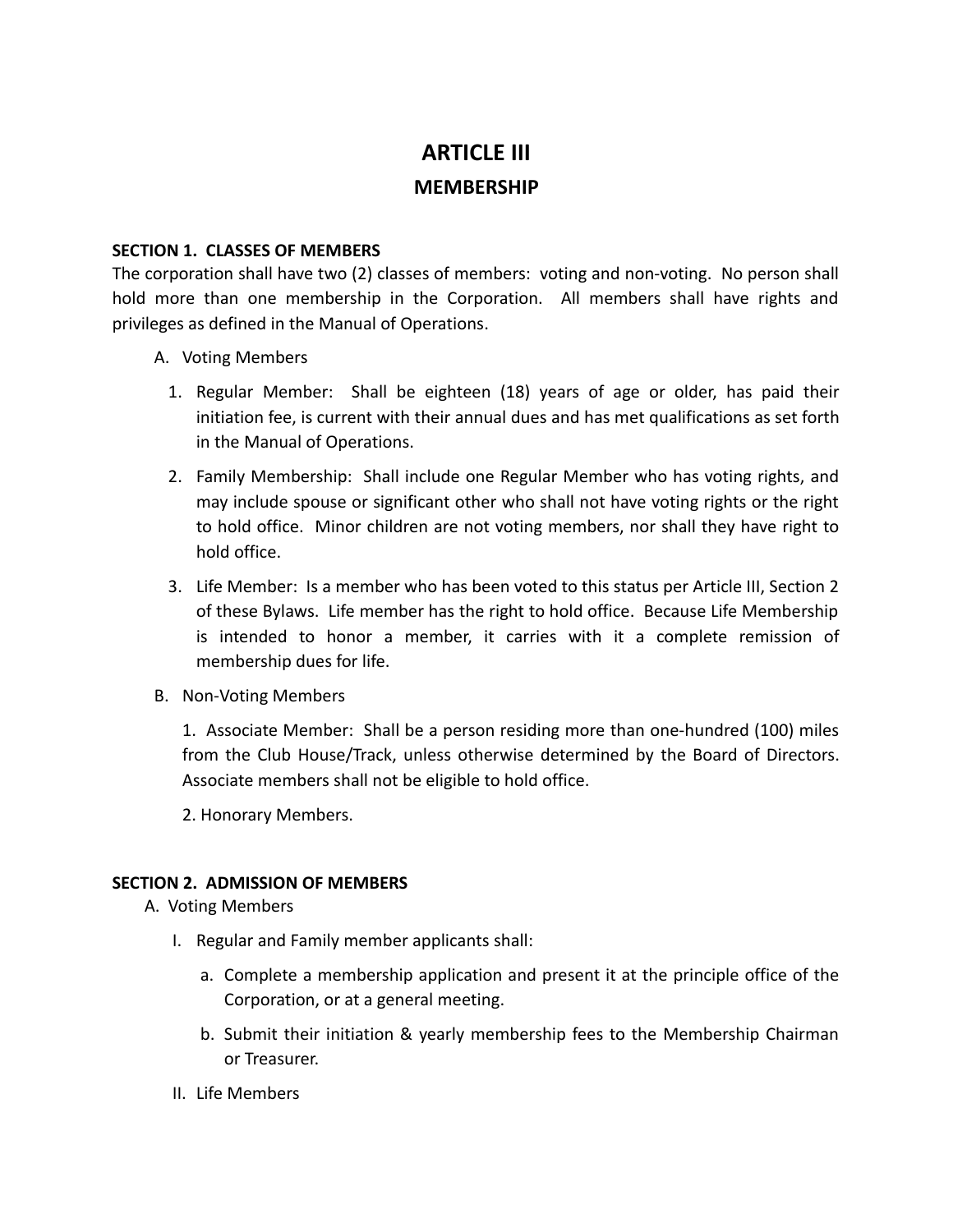- a. Shall have been a voting member for ten (10) or more years.
- b. Shall have made an outstanding contribution to the objectives and purpose of the Corporation.
- c. Shall have been nominated to the Board of Directors by five (5) members in good standing who have been with the Corporation for at least five (5) years. The Board of Directors shall verify the nominee's qualifications. If qualifications are met, the President shall present the nomination for Life Membership at the next general meeting. A vote by secret ballot will be conducted, and three-quarters (3/4) majority in favor will be required for acceptance to Life Membership.

## B. Non-Voting Members

- I. Associate members shall:
	- a. Complete a membership application and submit it, along with annual dues, to the Membership Chairman or Treasurer.
- II. Non-Voting Members
	- a. Associate members shall:
		- i. Complete a membership application and submit it along with the annual dues to the Membership Chairman or Treasurer.
	- b. Honorary Members
		- i. Honorary Member nominations shall be presented to the Board of Directors in writing. Prospective Honorary Members will be presented to the members at the next general meeting. A two-thirds (2/3) majority vote for acceptance is required to be elected. Honorary Members shall be exempt from dues.

## **SECTION 3. FEES, DUES & ASSESSMENTS**

- A. The Board of Directors shall determine the initiation fee that shall be charged for membership into the Corporation.
- B. The Board of Directors shall determine the annual membership dues payable by members of the Corporation.
- C. The dues shall be due on January 1 of each year. The Board of Directors may allow a discount of dues paid prior to January 1 of each year. The Board of Directors may impose a penalty for dues received after March of each year.
- D. Members will not be assessed.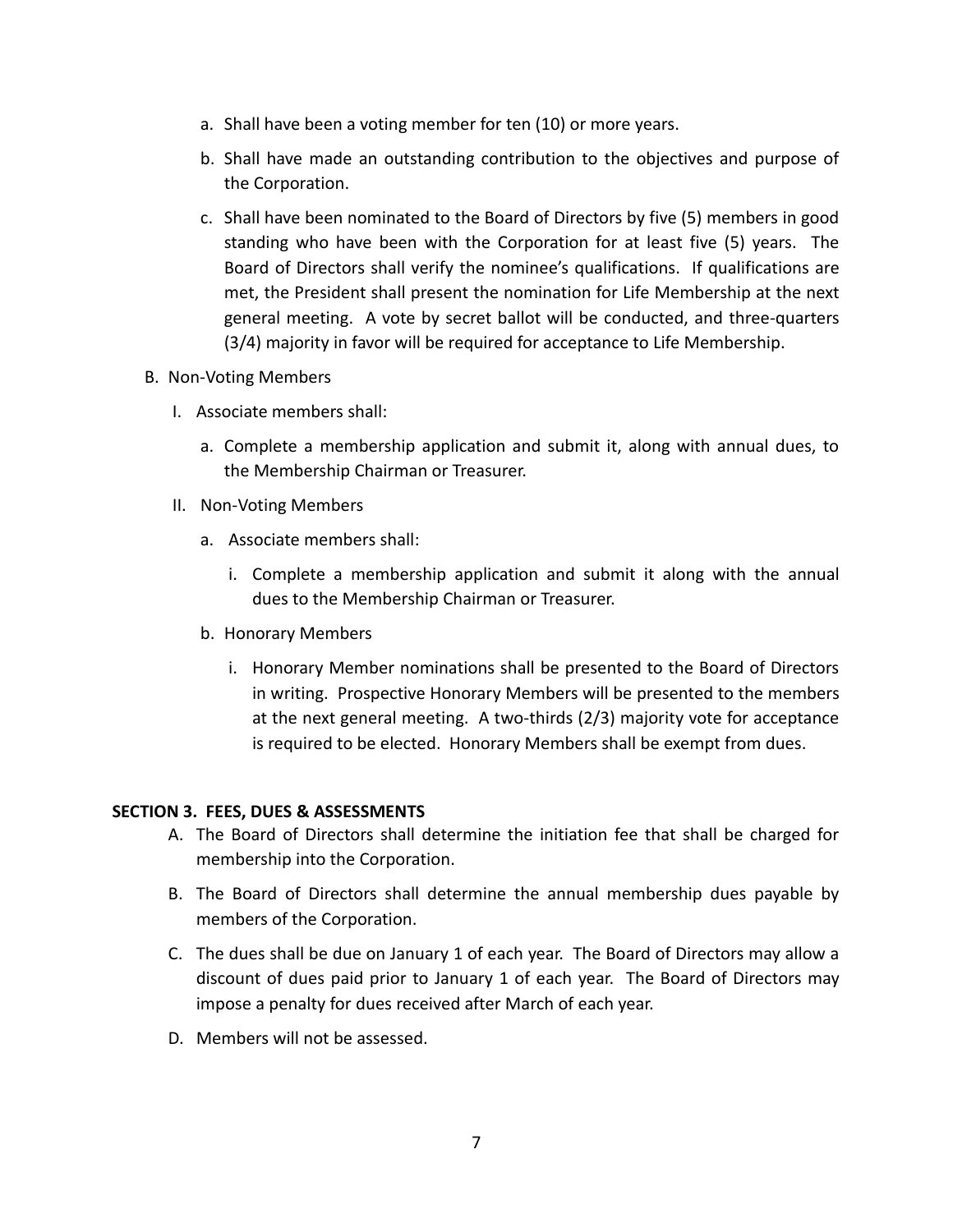## **SECTION 4. MEMBERSHIP BOOK**

- A. The Secretary shall keep a membership book containing the name & address of each member. Termination of the membership of any member shall be recorded in the book, together with the date of termination. A copy of the book shall be kept at the Corporation's principle office, and shall be available for inspection by any member of the Corporation during regular business hours.
- B. The record of names & addresses of this Corporation, including email addresses, shall constitute the membership list of the Corporation, and shall not be used, in whole or part, by any person for any purpose not reasonably related to a member's interest as a member.

## **SECTION 5. TERMINATION OF MEMBERSHIP**

A. Grounds for Termination.

- I. Nonpayment of annual membership dues. If dues are not received by March 1st, a notification of delinquency will be given either personally or mailed to the member by the Secretary of the club. If dues are not received within thirty (30) days of the notification, membership will be terminated.
- II. Failure to abide by the rules of the Corporation.
- III. Acting in a manner that is harmful to the Corporation or its members.
- B. Procedure for Expulsion. Following the determination by the Board of Directors that a member should be expelled under subparagraph (A) (II or III) of this section:
	- I. Notice shall be sent by registered mail, to the last known address of the member, or given by other means reasonably calculated to provide actual notice. The notice shall set forth the reason for the proposed expulsion, and shall be sent at least fifteen (15) days prior to the expulsion.
	- II. The member shall be given an opportunity to be heard, either orally or in writing, not less than five (5) days before the effective date of the expulsion, either before the Board of Directors, or an officer designated by the Board.
	- III. Any member expelled from the club shall be refunded any unused dues. The refund shall be pro-rated to return only the dues for the balance remaining for the period of the dues payment.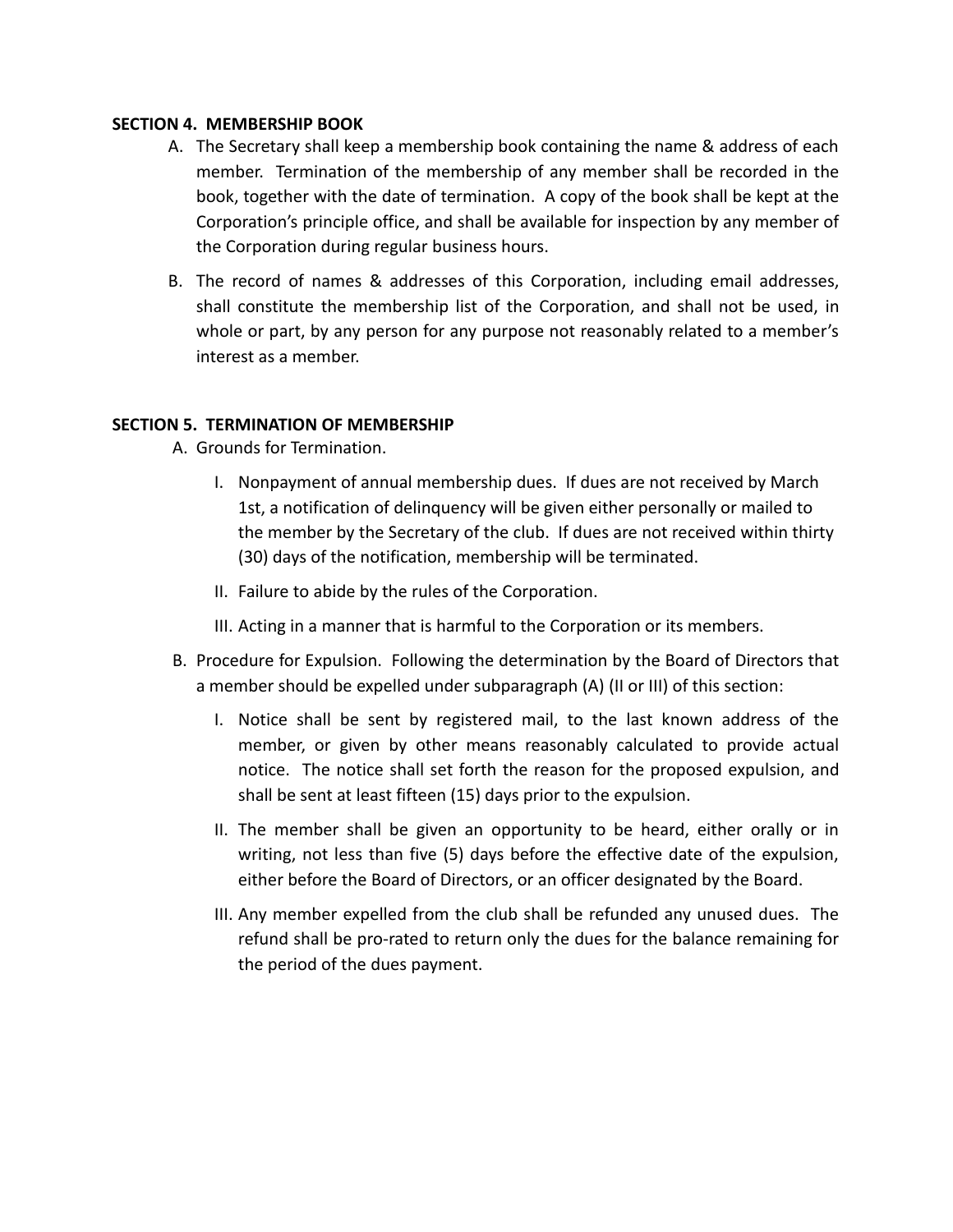# **ARTICLE IV OFFICERS & DIRECTORS**

#### **SECTION 1. NUMBER**

The Corporation shall have seven (7) officers and directors and collectively they shall be known as the Board of Directors. The officers shall be a President, Vice President, Secretary and Treasurer. The Corporation shall have three additional directors, which shall be Director at Large, the Safety Chairman and the immediate past President. Any number of offices may be held by the same person except that neither the Secretary nor the Treasurer may serve as the President or Chairperson of the Board.

#### **SECTION 2. POWERS**

Subject to the provisions of the California Nonprofit Benefit Corporation law, and any limitations in the Articles of Incorporation & Bylaws relating to action required or permitted to be taken or approved by the members, the activities & affairs of this corporation shall be conducted, and all corporate powers shall be exercised by or under the direction of the Board of Directors.

#### **SECTION 3. ELECTION, QUALIFICATION AND TERMS OF OFFICE**

Any voting member eighteen (18) years of age, or over, may serve as officer of this corporation. Officers and Trustees shall be elected by the general membership as specified in Article IV, section 14. of these Bylaws. Officers terms shall be for one (1) year. The term will begin on the date of the January General Meeting and shall continue until his or her successor is elected and qualifies.

#### **SECTION 4. REMOVAL AND RESIGNATION FROM OFFICE**

Any officer or director may be removed, for cause, by the Board of Directors at any time. Any Officer may resign at any time by giving written notice to the Board of Directors, the President or the Secretary of the Corporation. Any such resignation shall be effective immediately, unless a later date is specified in the letter of resignation.

## **SECTION 5. VACANCIES**

Any vacancy caused by the death, resignation, removal, disqualification or otherwise, of any officer or Board member, shall be filled by the Board of Directors.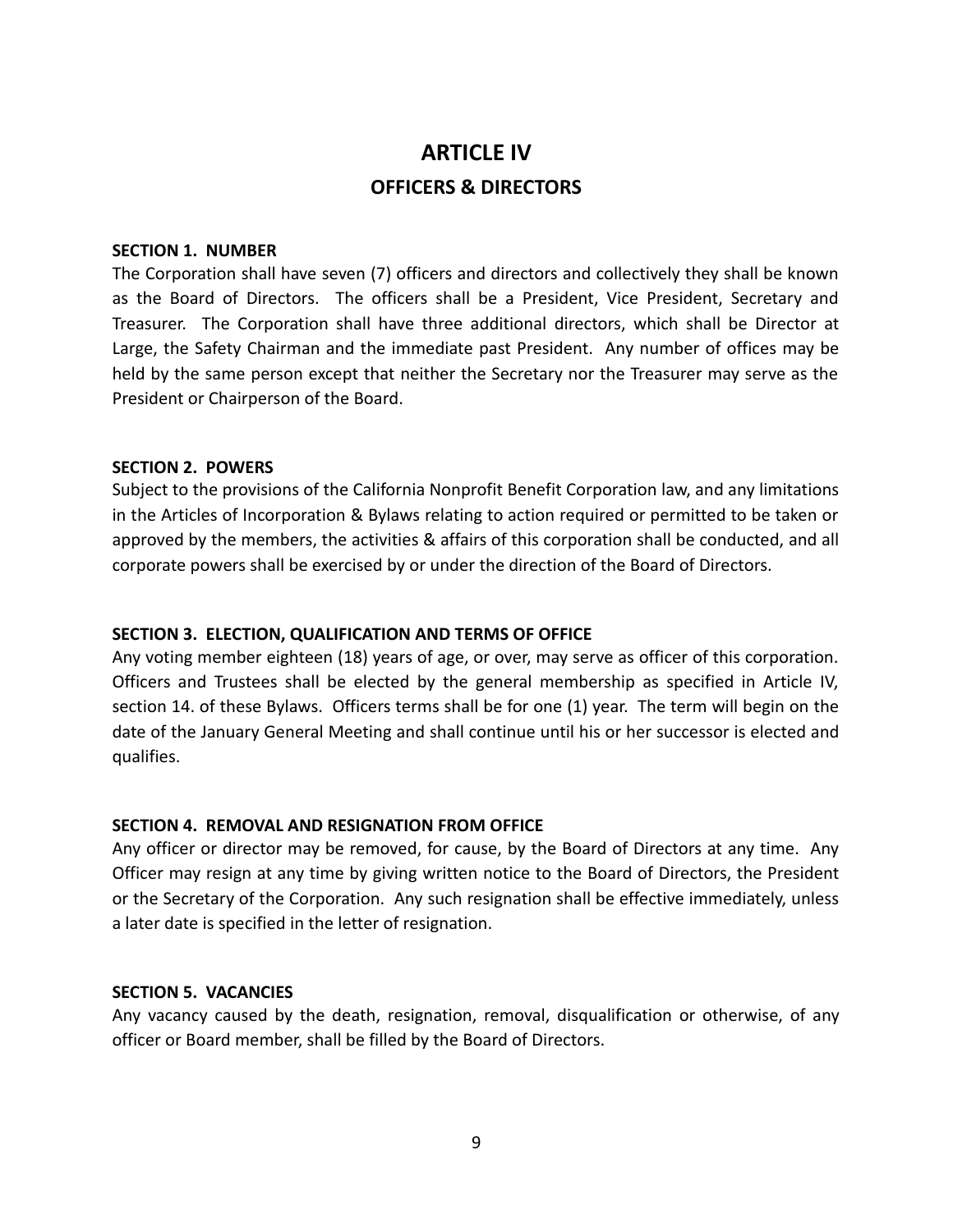## **SECTION 6. COMPENSATION**

Officers and Directors shall serve without compensation.

## **SECTION 7. PLACES OF MEETINGS**

Meetings shall be held at the principal office of the Corporation, unless otherwise designated by resolution of the Board of Directors.

## **SECTION 8. REGULAR AND ANNUAL MEETINGS**

Regular meetings of the Board of Directors shall be held following the General meeting at such time as is set by the Board.

The Annual meeting of the Corporation shall be held concurrently with the December General meeting of members for electing officers, directors and trustees.

## **SECTION 9. SPECIAL BOARD MEETINGS**

Special meeting of the Board of Directors may be called by the President, Vice President, Secretary or by any two (2) officers or Members of the Board. Such meetings shall be held at the place designated by the person or persons calling the meeting.

## **SECTION 10. NOTICE OF MEETINGS**

Regular meetings of the Board may be held without notice. Special meetings of the Board shall be held upon four (4) days notice to the Board Members by first class mail, or forty-eight (48) hours notice if delivered by telephone or another electronic communications equipment. The notice shall be deemed to be delivered upon its deposit in the mails, or its delivery to the electronic communications company.

Any meeting of the Board of Directors called without proper notice shall only be valid if each Director not present signs a waiver of notice, a consent to holding the meeting, or an approval of the minutes of said meeting, either before or after the meeting. All such waivers, consents, or approvals shall be made part of the minutes of the meeting.

## **SECTION 11. QUORUM FOR MEETINGS**

A quorum shall consist of four (4) officers or Board members.

No business shall be considered by the Board at any meeting not having a quorum.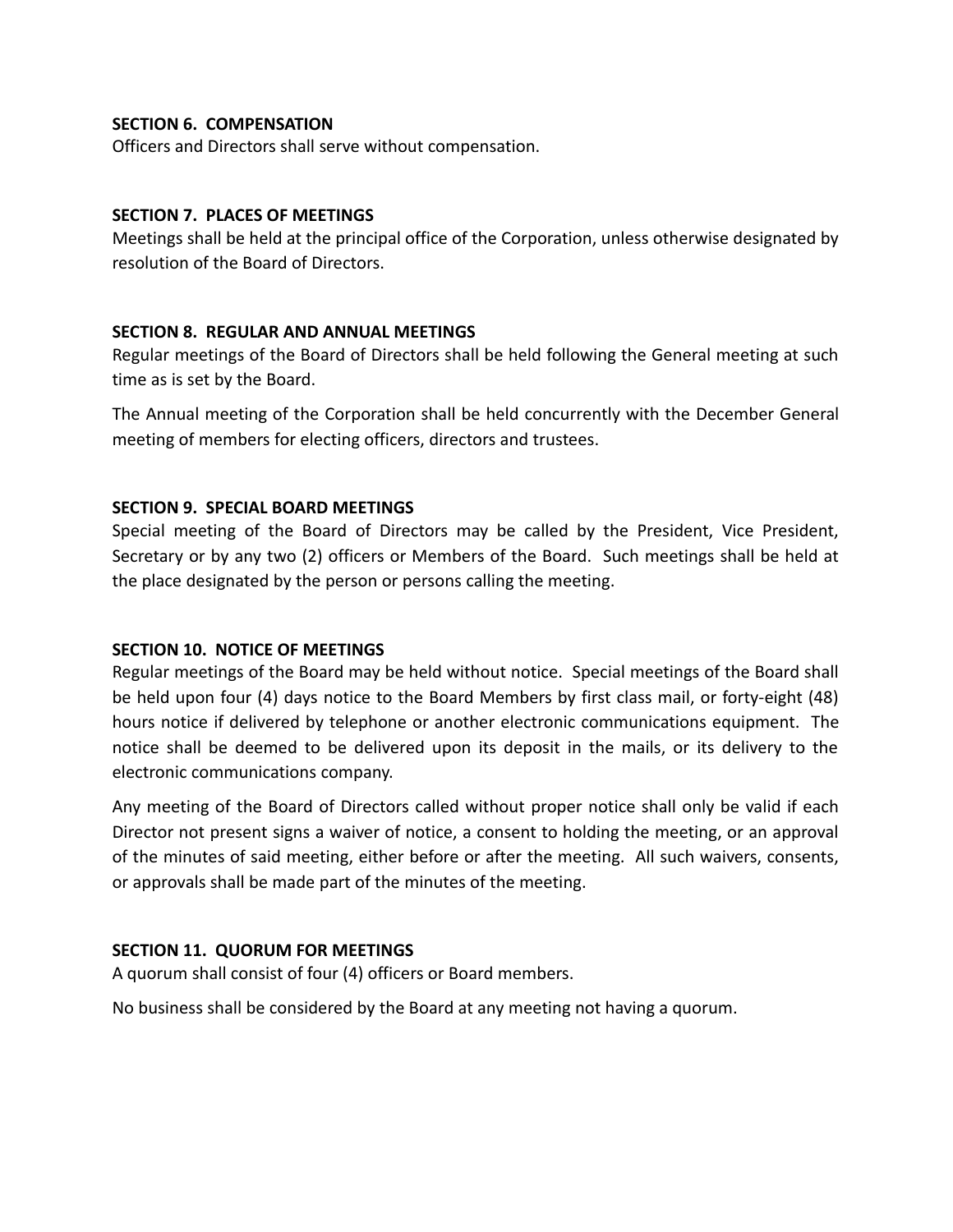#### **SECTION 12. CONDUCT OF MEETINGS**

Meetings of the Board of Directors shall be presided over by the President, or in his or her absence, the Vice President. If both persons are absent, a chairperson may be chosen by a majority of the Board members present. The Secretary shall keep minutes of all meetings of the Board. If the Secretary is absent, the presiding officer shall appoint another voting member of the Corporation to act as secretary for that meeting.

## **SECTION 13. NON-LIABILITY OF DIRECTORS**

The Officers and Board members shall not be personally liable for the debts, liabilities or other obligations of the Corporation.

#### **SECTION 14. NOMINATION AND ELECTION PROCEDURES**

Generally, any member who is qualified to be elected to the Board of Directors shall be nominated at the Annual meeting of the members held for electing Officers and Board Members by any member present at the meeting in person. The Board of Directors may also appoint a nominating committee which can present nominees for any or all offices. Election will be conducted using written ballots. In the case of all offices being run unopposed, voice vote may be taken, but must be unanimous among members present.

## **SECTION 15. ACTION BY UNANIMOUS WRITTEN CONSENT WITHOUT MEETING**

Any action required or permitted to be taken by the Board of Directors under any provision of law may be taken without a meeting, if all members of the Board shall individually or collectively consent in writing to such action. E-mail will be considered written consent. Such written consent or consents shall be filed with the minutes of the proceedings of the Board.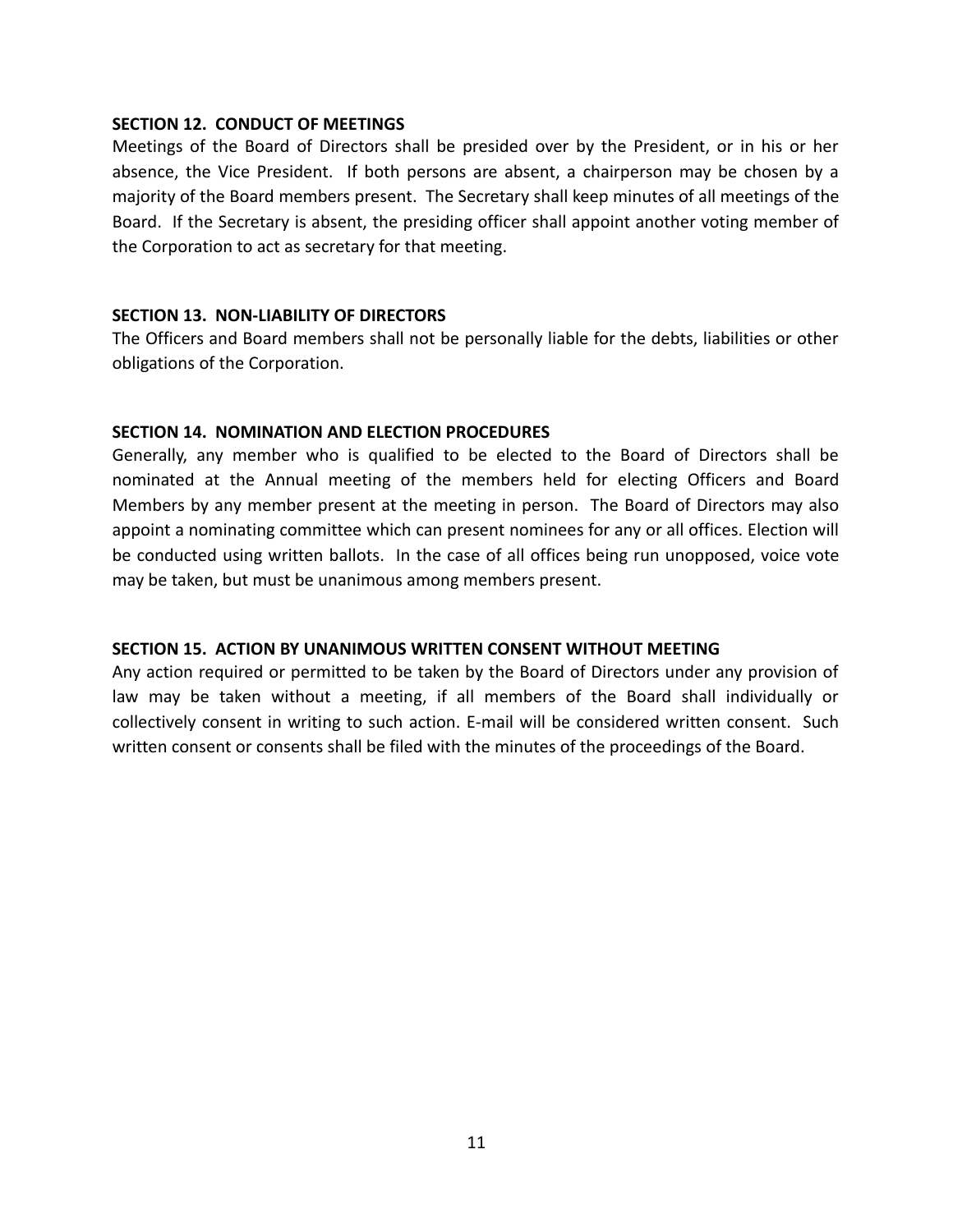## **ARTICLE V**

## **DUTIES OF OFFICERS and DIRECTORS**

## **SECTION 1. GENERAL DUTIES**

It Shall be the duty of the officers and directors to:

- A. Perform all duties imposed on them by law, the Articles of Incorporation or these Bylaws.
- B. Appoint & remove, employ or discharge, and, except as otherwise provided in these Bylaws, prescribe the duties and fix the compensation, if any, of all officers, agents and employees of the Corporation.
- C. Supervise all officers, agents and employees of the Corporation to assure that their duties are performed properly.
- D. Meet at such times and places as required by these Bylaws.
- E. Register their addresses with the Secretary of the Corporation and notices of meetings mailed or electronically communicated to them at such addresses shall be valid notices thereof.
- F. Appoint and remove committees and prescribe their duties.

## **SECTION 2. DUTIES OF THE PRESIDENT**

The President shall be the chief executive officer of the Corporation, and shall, subject to the control of the Board of Directors, supervise and guide the affairs of the Corporation and the activities of the officers. He or she shall perform all duties incident to the office and such other duties as may be required by law, the Articles of Incorporation of this corporation, or these Bylaws, or which may be prescribed from time-to-time by the Board of Directors. The President shall preside at all meetings of the Board of Directors, and all meetings of the members.

## **SECTION 3. DUTIES OF THE VICE PRESIDENT**

In the absence of the President, or in the event of his or her inability or refusal to act, the Vice President shall perform all the duties of the President, and when so acting shall have all the powers of, and be subject to all the restrictions on, the President.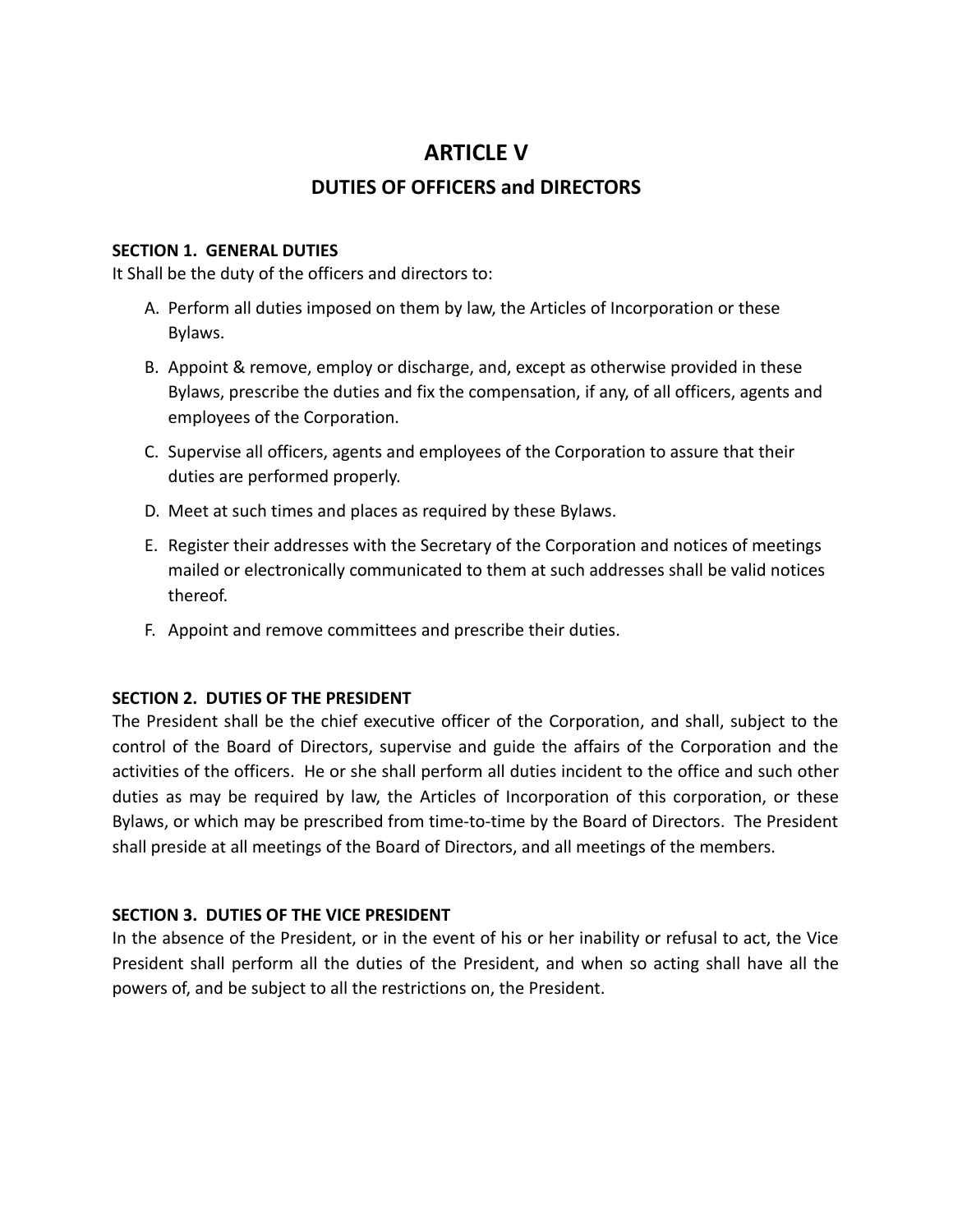## **SECTION 4. DUTIES OF THE SECRETARY**

The Secretary shall:

Certify and keep at the principal office of the Corporation the original, or a copy of these Bylaws as amended or otherwise altered to date.

Keep at the principal office of the Corporation, or at such other place as the Board may determine, a book of minutes of all meetings of the Board Members, and all meetings of the members, recording therein the time and place of the meetings, and whether regular or special. In the case of special meetings, how they were called, and how notice thereof was given, and members present shall be recorded. The proceedings of all meetings shall be recorded in the minutes. In the case of Board meetings, the names of the members of the Board present shall be recorded. In meetings of the members, the number of voting members present shall be recorded.

See that all notices are duly given in accordance with these Bylaws, or as required by law.

Be custodian of the records and of the seal of the Corporation, and see that the seal is affixed to all duly executed documents, the execution of which on behalf of the Corporation under its seal is authorized by law or these Bylaws.

Keep at the principal office of the Corporation a membership book containing the name and address of each and any members, and in the case where any membership has been terminated, he or she shall record such fact in the membership book together with the date on which such membership ceased.

Exhibit at all reasonable times to any director of the Corporation, or to his or her agent or attorney, on request, these Bylaws, the membership book and/or the minutes of the proceedings of the Board Members of the Corporation.

In general, perform all duties incident to the office of Secretary and such other duties as may be required by law, the Articles of Incorporation, or these Bylaws, or which may be assigned to him or her by the Board of Directors.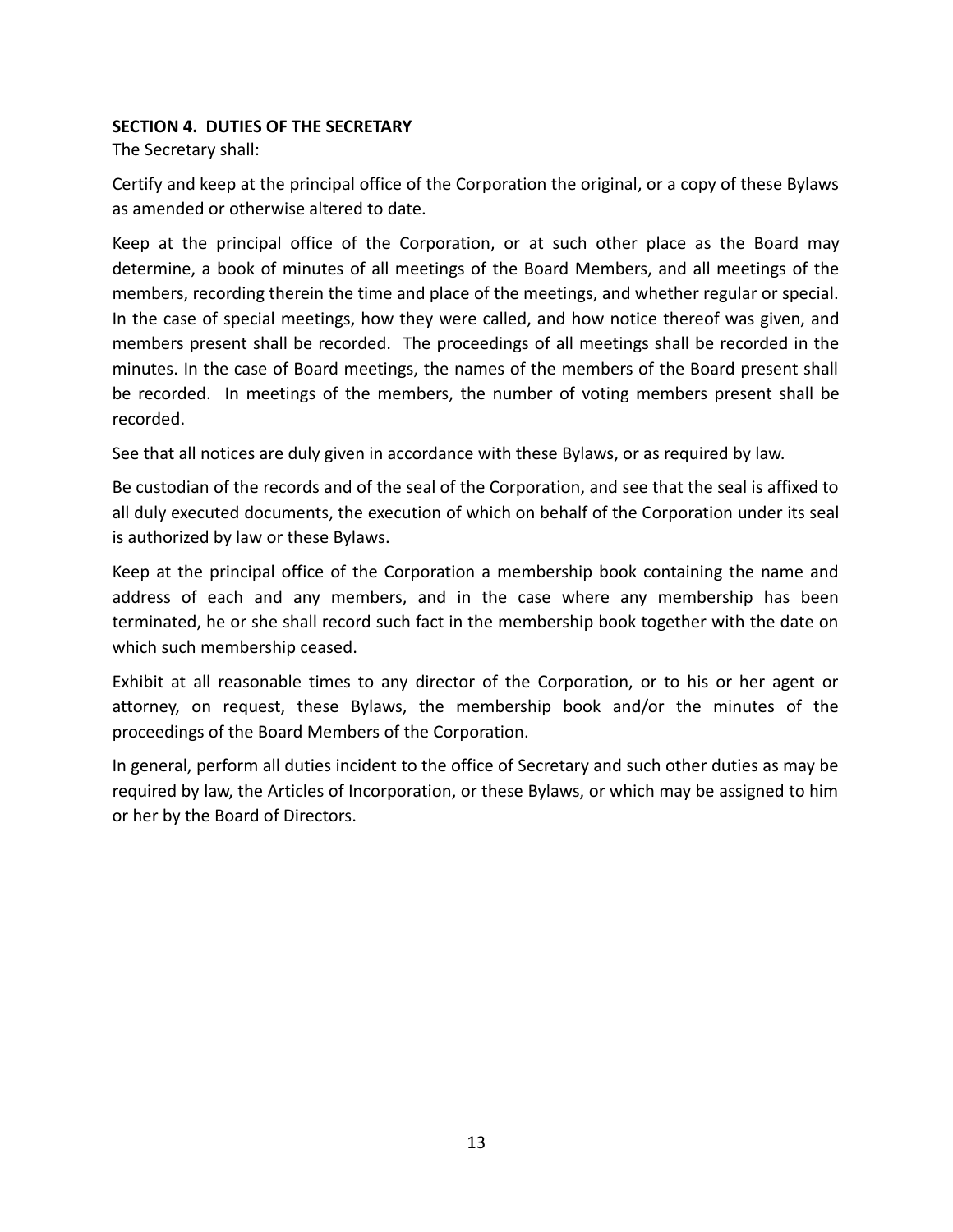## **SECTION 5. DUTIES OF THE TREASURER**

The Treasurer shall:

Have charge & custody of, and be responsible for, all funds & securities of the Corporation, and deposit all such funds in the name of the Corporation in such banks or other depositories as shall be selected by the Board of Directors.

Receive, and give receipt for, monies due and payable to the Corporation from any source whatsoever.

Disburse, or cause to be disbursed, the funds of the Corporation as may be directed by the Board of Directors, taking proper vouchers for such disbursements.

Keep and maintain adequate and correct accounts of the Corporation's properties & business transactions, including accounts of its assets, liabilities, receipts, disbursements, gains & losses.

Exhibit at all reasonable times the books of account & financial records to any director on request thereof.

Render to the President & Board members, whenever requested, an account of any or all his or transactions as Treasurer, and of the financial condition of the Corporation.

Prepare, or cause to be prepared, and certify, or cause to be certified, the financial statements to be included in any required reports.

In general, perform all duties incident to the office of Treasurer and such other duties as may be required by law, the Articles of Incorporation of the Corporation, these Bylaws, or assigned by the Board of Directors.

## **SECTION 6. DUTIES OF THE SAFETY CHAIRMAN (DIRECTOR)**

The Safety Chairman shall maintain and as required make changes to the Safety Rules of the Corporation, subject to the approval of the Board of Directors.

He or She shall be responsible for:

- A. Posting Safety and Operating Rules and Regulations in a conspicuous place in the clubhouse, and on the Corporation's website.
- B. Make each member or guest aware that such safety regulations exist, and the penalties for non-compliance.
- C. Generally, to promote safe practice upon the property under the jurisdiction of the Corporation in accordance with the Safety Rules.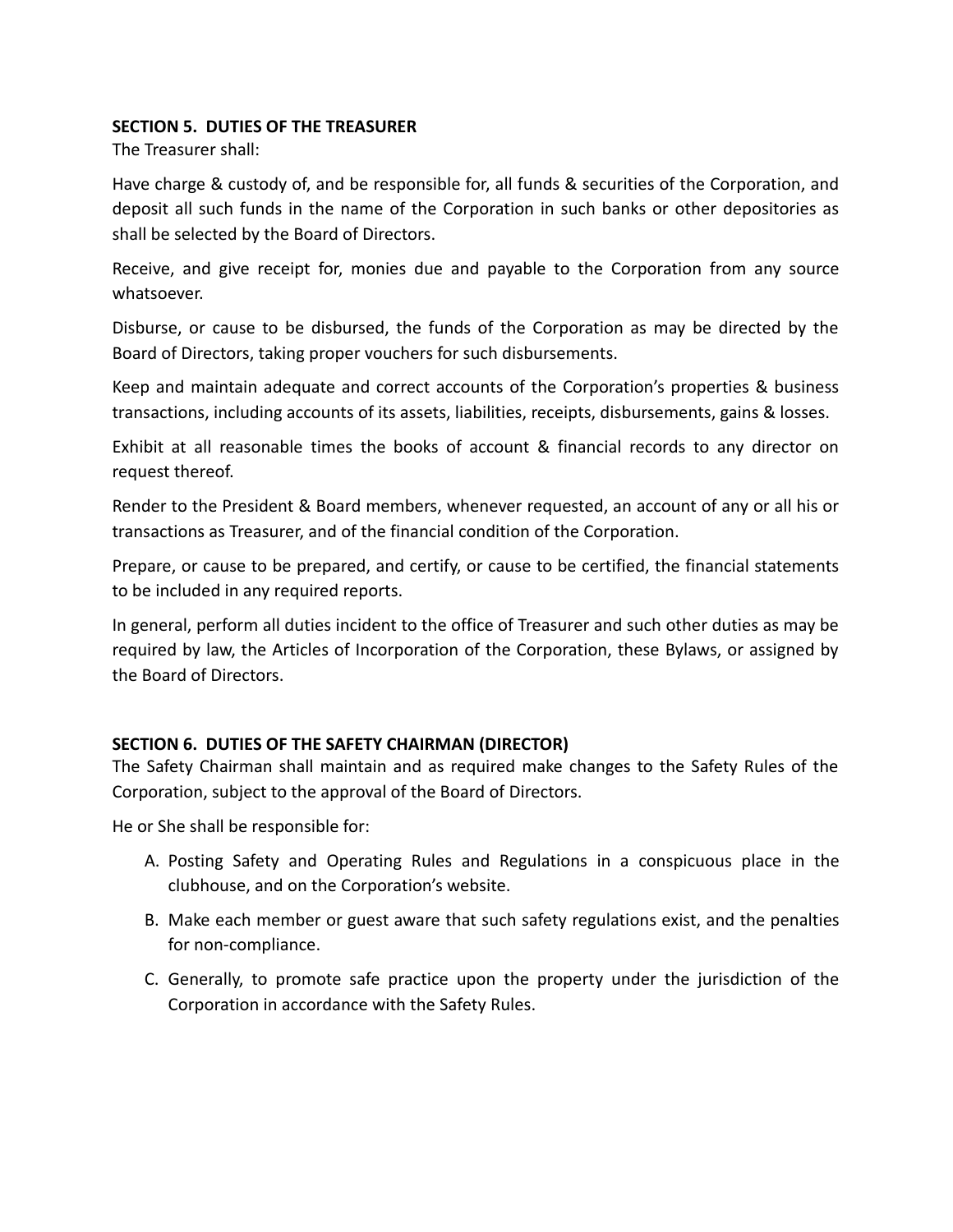# **ARTICLE VI OMBUDSMAN**

## **SECTION 1. DUTIES**

The Ombudsman shall investigate, report to the Board of Directors on and help settle complaints between members of the Corporation and the Corporation, or between individual members. He will also to the best of his ability insure that these Bylaws are followed by the officers and Board of Directors.

## **SECTION 2. ELECTION, QUALIFICATION AND TERMS OF OFFICE**

Any voting member, except officers or Board members, may serve as Ombudsman. Election will be held at the Annual meeting, following same election procedures as for officers and directors. Term will be for one (1) year, commencing on the date of the January General meeting following election, and ending when the successor assumes the office.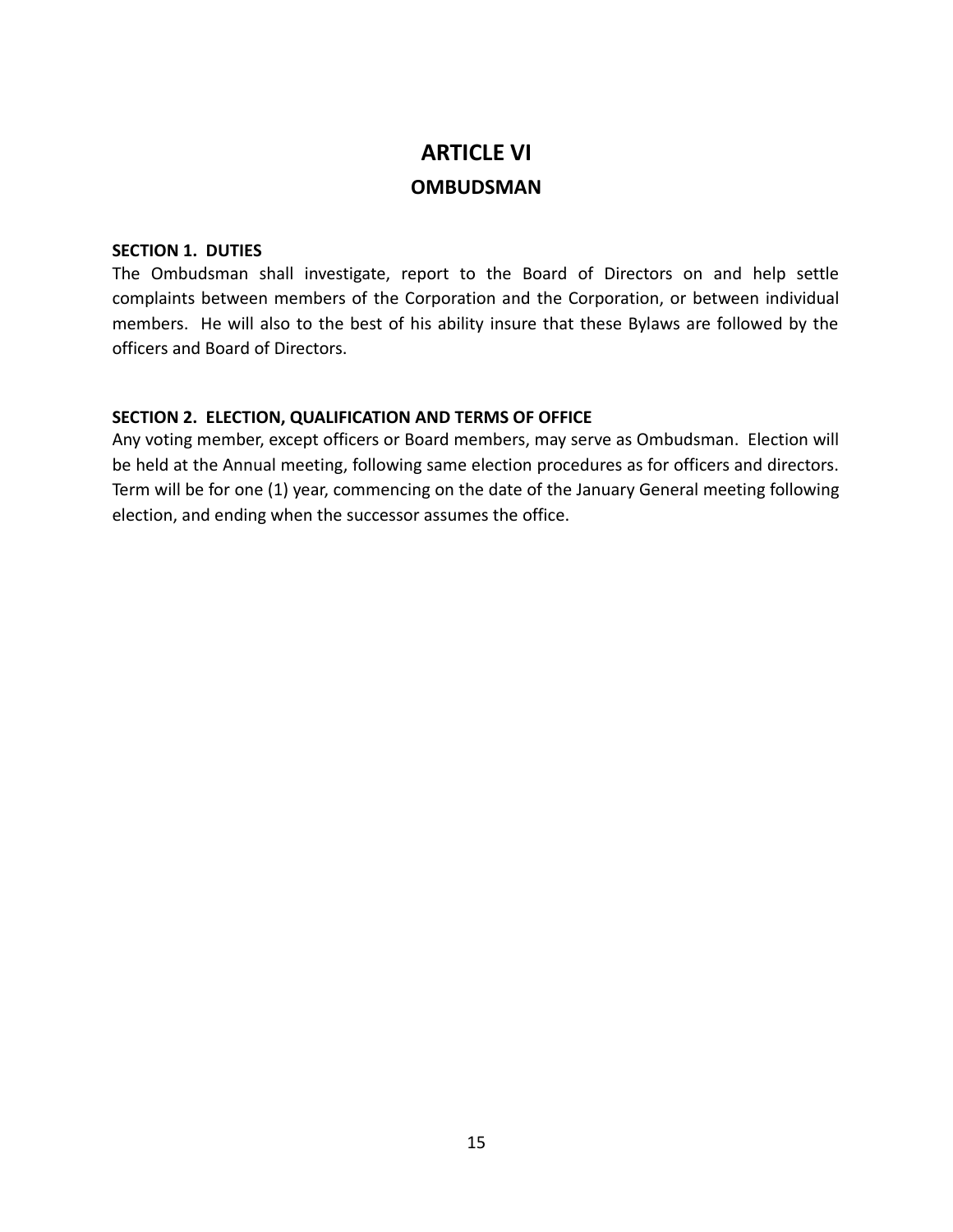## **ARTICLE VII**

## **GENERAL & SPPECIAL MEETINGS OF MEMBERS**

## **SECTION 1. PLACE OF MEETINGS**

Meetings of members shall be held at the principle office of the Corporation, or at such other place as may be designated from time-to-time by resolution of the Board of Directors.

## **SECTION 2. TIME OF GENERAL AND SPECIAL MEETINGS**

The members shall meet annually on the second (2nd) Sunday of December in each year at 10:00 AM for the purpose of electing officers, directors and trustees, as well as transacting other business that may come before the meeting.

Other General meetings of the members shall be held as scheduled by the Board of Directors at the beginning of each year.

## **SECTION 3. SPECIAL MEETINGS OF THE MEMBERS**

Special meetings of the members shall be called by the Board of Directors or the President of the Corporation.

Special meetings for any lawful purpose may also be called by five percent (5%) or more of the voting members.

## **SECTION 4. NOTICE OF MEETINGS**

- A. Time of notice: Notice of meetings, regular or special, will be sent at least ten (10) days before the date of the meeting.
- B. Manner of Giving Notice: Notice of meetings shall be given personally, by written mail, or by electronic means, and will be sent to the address on record. Publication in the Corporation's monthly newsletter shall be deemed sufficient notice.
- C. Contents of notice: Notice of a membership meeting shall state the place, date and time of the meeting. In the case of a special meeting, the general nature of the business to be transacted and that no other business may be transacted. In the case of a general meeting, any action the Board of Directors plan to present for action of the members is to be included. Subject to any provision to the contrary contained in these Bylaws, or Bylaw, any proper matter may be presented at a general meeting for action. The notice of any meeting of members at which officers and Board members are to be elected shall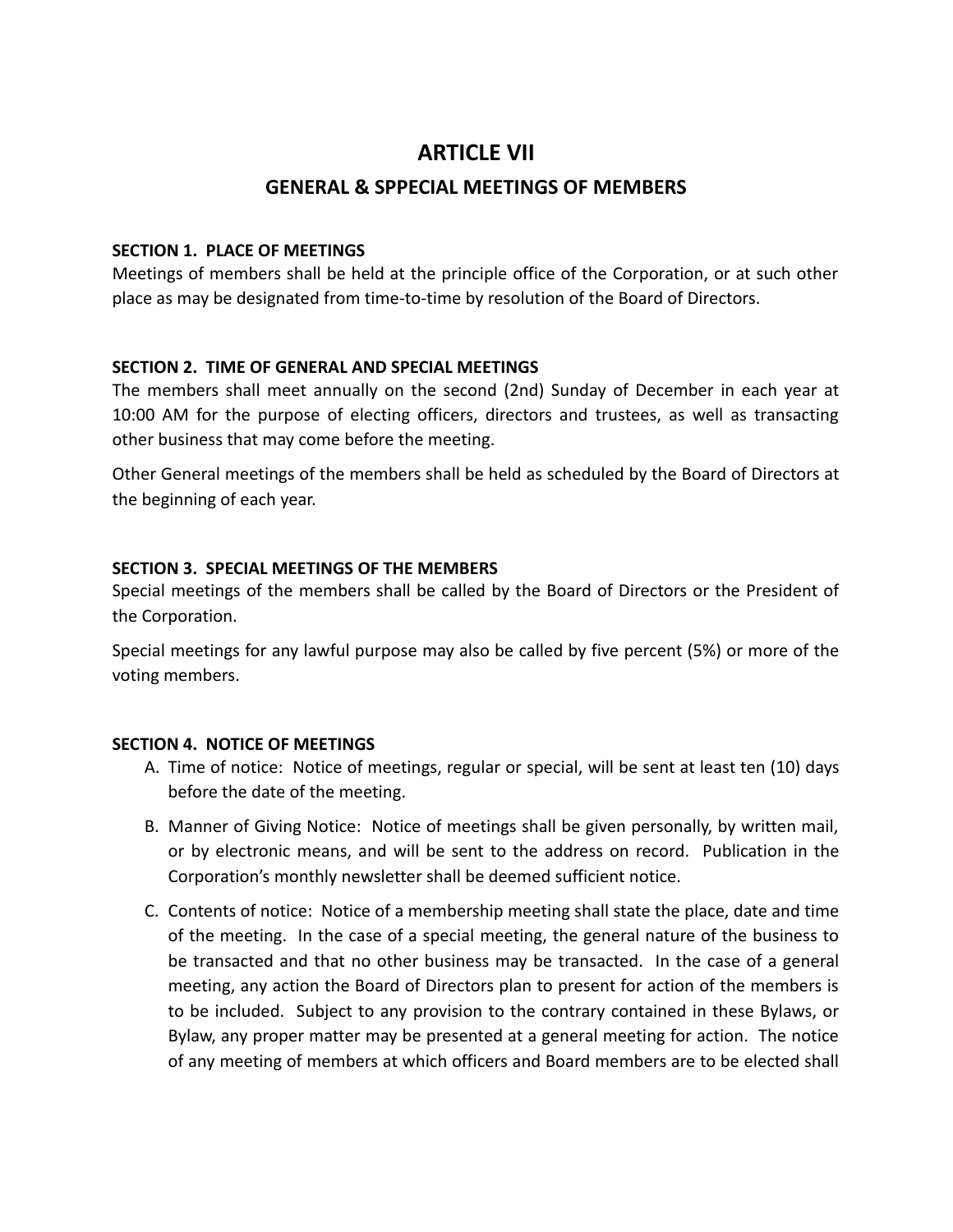include the names of all those who are nominees at the time the notice is given to members.

 D. Notice of Meetings called by members: If a special meeting is called by members as authorized by these Bylaws, the request for the meeting shall be submitted in writing, specifying the general nature of the business proposed to be transacted and shall be delivered personally, by first class mail, or electronically to the President, Vice President or Secretary of the Corporation. The officer receiving the notice shall promptly cause notice to be given to the members entitled to vote that a meeting will be held, stating the date, place and nature of the meeting. The date for such meeting shall be fixed by the Board and shall not be less than thirty-five (35) nor more than ninety (90) days after receipt of the request. If the notice is not given within twenty (20) days after the receipt of the request, persons calling the meeting may give notice themselves.

#### **SECTION 5. QUORUM FOR GENERAL MEETINGS**

A quorum shall consist of twenty (20) of the voting members of the Corporation.

The members present at a duly called and held meeting at which a quorum is initially present may continue to do business notwithstanding the loss of a quorum at the meeting due to a withdrawal of members from the meeting provided that any action taken after the loss of a quorum must be approved by a least a majority of the members required to constitute a quorum.

## **SECTION 6. MAJORITY ACTION AS MEMBERSHIP ACTION**

Every act or decision done or made by a majority of voting members present at a duly held meeting at which a quorum is present is the act of the members, unless the law, the articles of Incorporation of this corporation, or these Bylaws require a greater number.

#### **SECTION 7. VOTING RIGHTS**

Each voting member is entitled to one (1) vote on each matter submitted to a vote by the members. Voting at duly held meetings shall be by voice vote. Election of Officers and Board Members shall be by written ballot.

#### **SECTION 8. PROXY VOTING**

Members entitled to vote shall not be permitted to vote or act by proxy.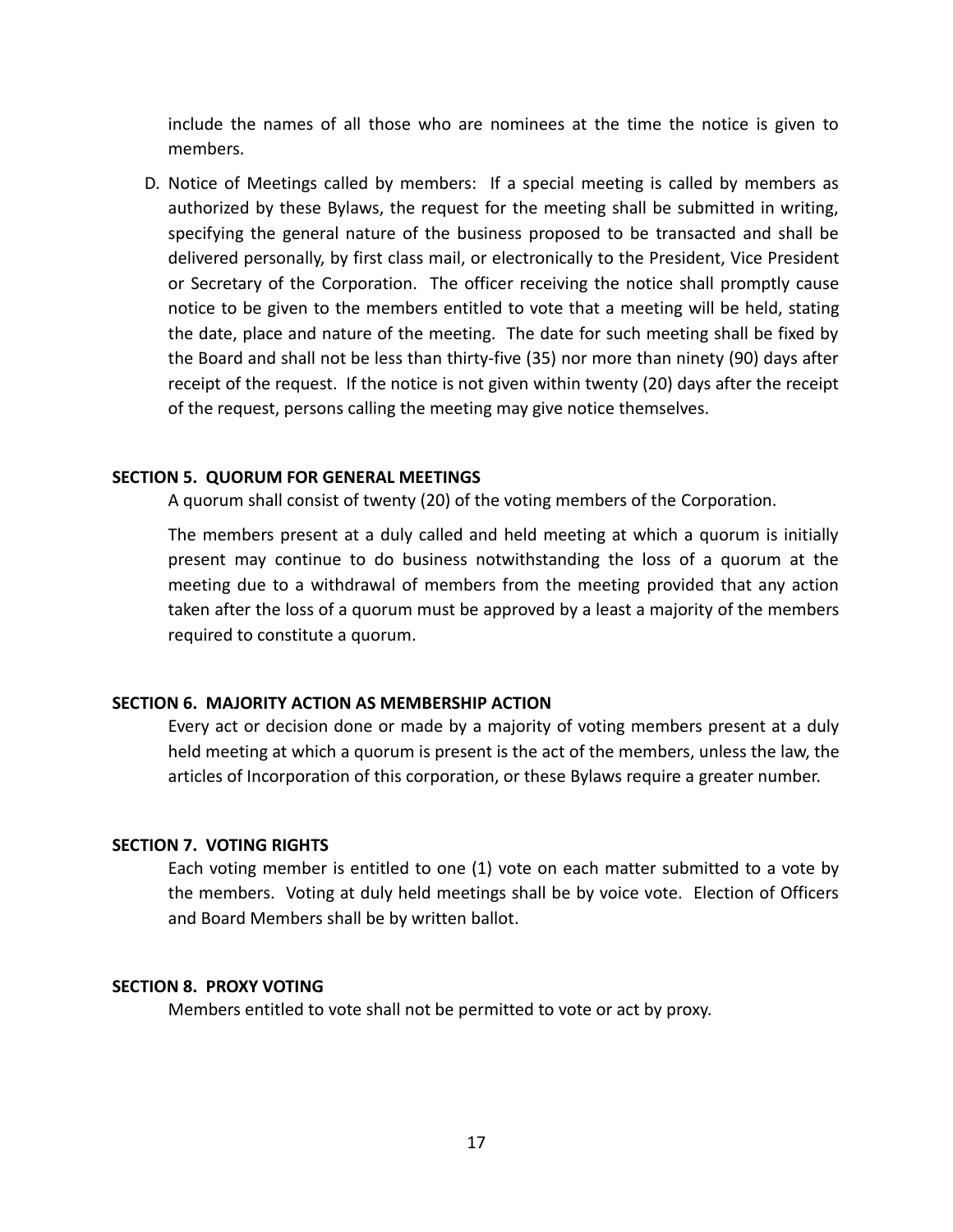## **SECTION 9. CONDUCT OF MEETINGS**

Meetings of members shall be presided over by the President of the Corporation. In his or her absence, by the Vice President, and if neither is present, by a Chairperson chosen by a majority of the voting members present. The Secretary of the Corporation shall act as Secretary of all meetings of members, provided that, in his or her absence, the presiding officer shall appoint another member to act as Secretary of the meeting.

Conduct of meetings shall be guided by Roberts Rules of Order.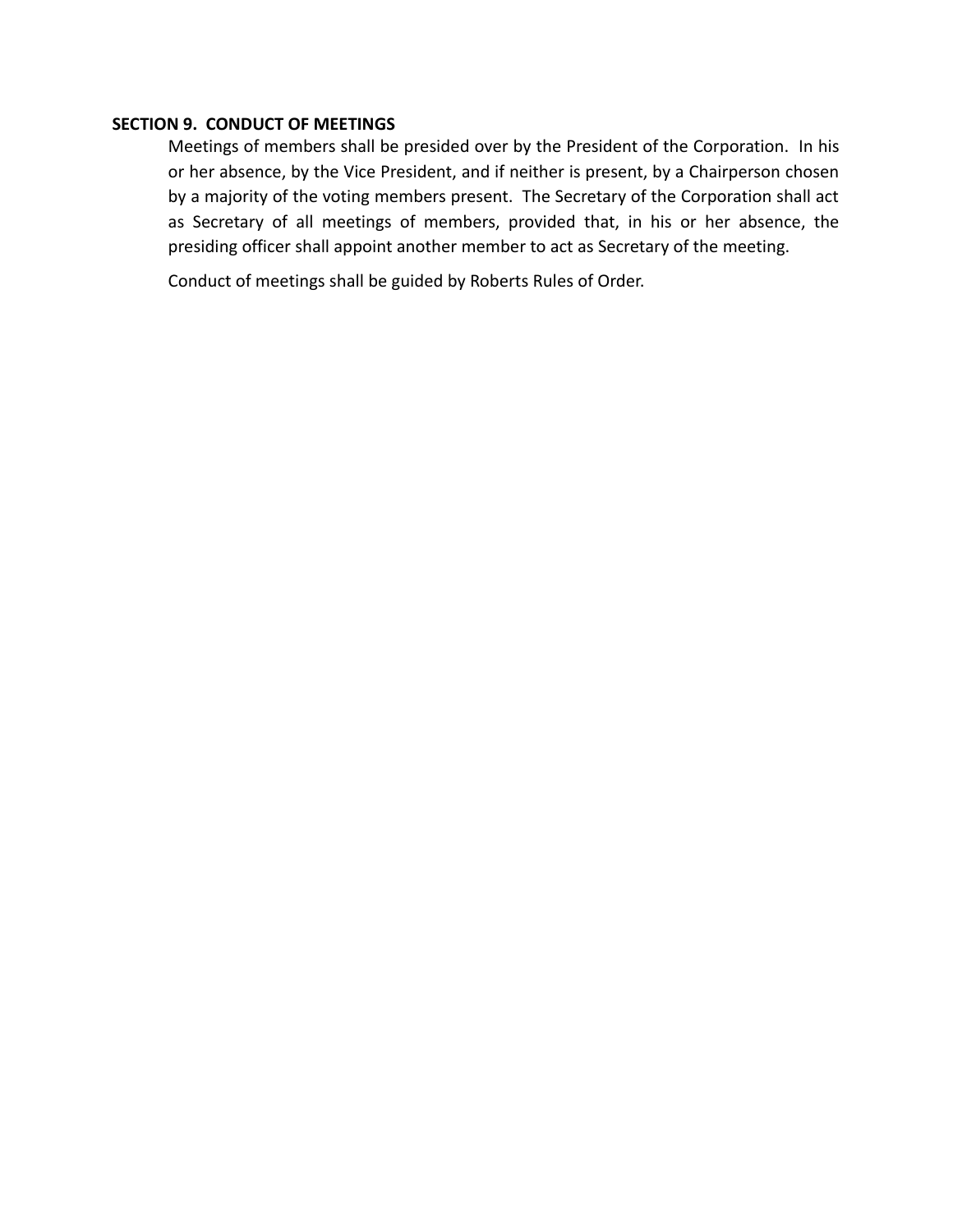# **ARTICLE VIII TRUST FUND & TRUSTEES**

## **SECTION 1. PURPOSE AND OBJECTIVE**

The purpose of the Trust Fund (aka Fund) is to assure the ongoing viability of the Corporation and allow it the capacity to survive through unusual events. The Fund will we funded by periodic transfers from the Corporation's accounts. These transfers will generally be due to non-recurring donations or income but are not limited to those sources. The assets of the Fund are to be invested to receive better than bank savings or checking account interest, however the security of the Fund's assets shall be the governing factor.

#### **SECTION 2. TRUSTEES**

The Trust Fund shall be managed by three trustees elected by a quorum of voting members of the Corporation. Any member who has been a voting member for at least ten (10) years, and is still a voting member, may become a trustee. The election shall coincide with the annual election of officers and directors. The term of office shall be six (6) years, except initially terms of 2, 4 and 6 years will apply so a trustee is elected every two (2) years. Any vacancy of Trustees shall be filled by an election of the membership, and the term will be that remaining of the Trustee being replaced.

## **SECTION 3. TRANSFERS AND DISTRIBUTIONS**

Transfers to the Trust Fund shall be at the discretion of the Treasurer. Distributions from the Trust Fund for purposes other than payment of normal expenses will be by majority vote of the Board of Directors, with the concurrence of a majority vote of the membership.

#### **SECTION 4. REPORTS**

The Trustees shall give a quarterly report of the Fund's assets and investment returns to the Board of Directors. The Board may request at any time a report on the assets in the Fund, and the Trustees must respond within ten (10) days.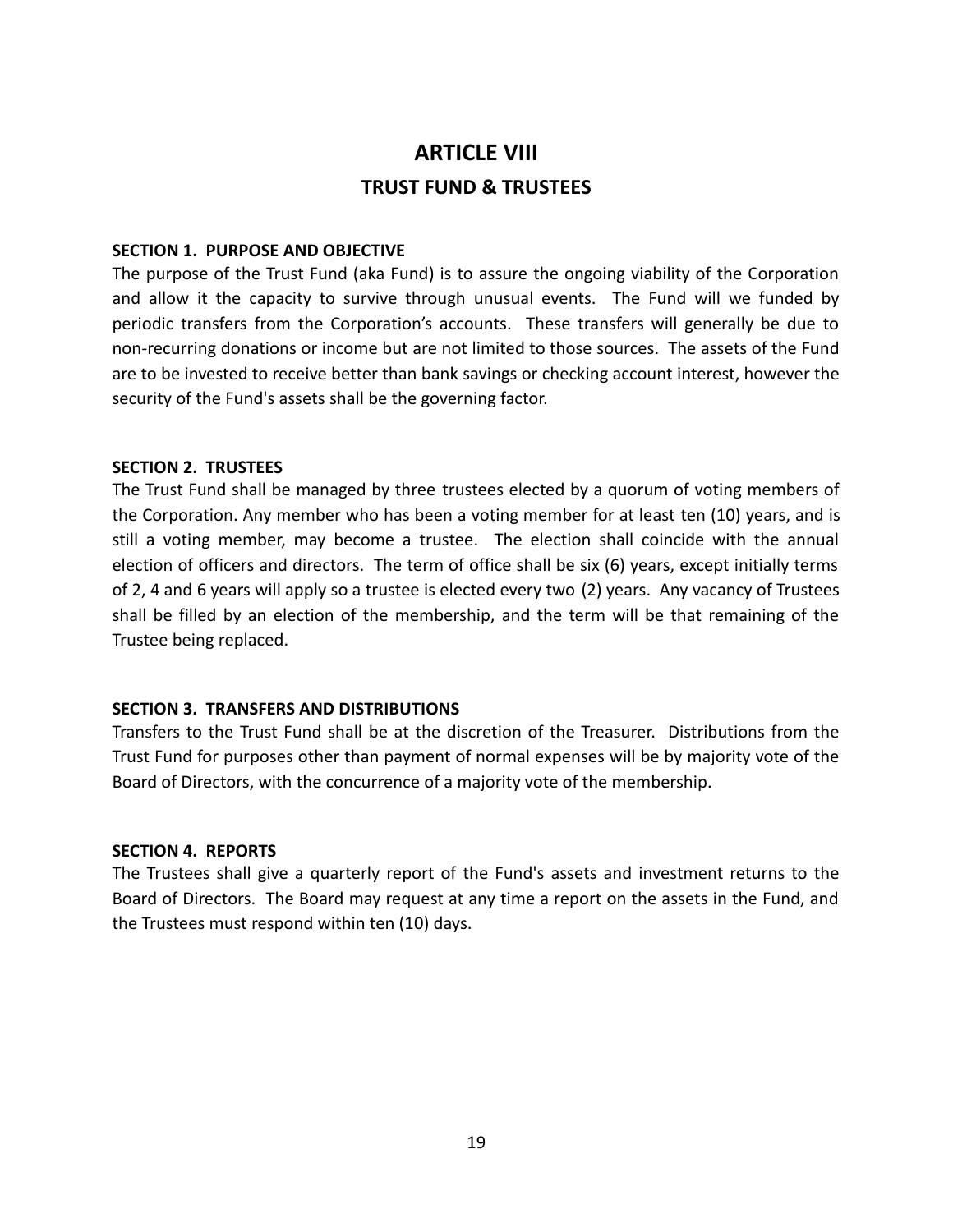## **ARTICLE IX**

## **DUES, FEES & GENERAL FUNDS**

## **SECTION 1. APPLICATION FEE**

The Board of Directors shall determine, from time-to-time, the fee that shall be charged for making application for membership.

## **SECTION 2. MEMBERSHIP DUES**

- A. The Board of Directors shall determine, from time-to-time, the annual dues payable to the Corporation by members.
- B. The annual dues shall be prorated by quarter.
- C. New members joining in the fourth (4th) Quarter shall pay a full year dues and be considered paid up for the succeeding year.
- D. The dues are due and payable on January 1st of each year. The Board of Directors may grant a discount for early payment of dues or assess a late fee for dues not paid by March 31st.
- E. Memberships shall not be assessable.
- F. Any member may petition the Board of Directors for relief of obligation of dues for one (1) year at a time because of hardship. A two-thirds (2/3) majority vote of the Board members present and voting, shall be required to accept the petition.

## **SECTION 3. FUNDS**

All funds of the Corporation shall be deposited within thirty (30) day from time of receipt to the credit of the Corporation in such banks or other accounts as the Board of Directors may select.

## **SECTION 4. CHECKS**

Except as otherwise specifically determined by resolution of the Board of Directors, or as otherwise required by law, checks or other evidence of indebtedness of the Corporation shall be signed by the Treasurer.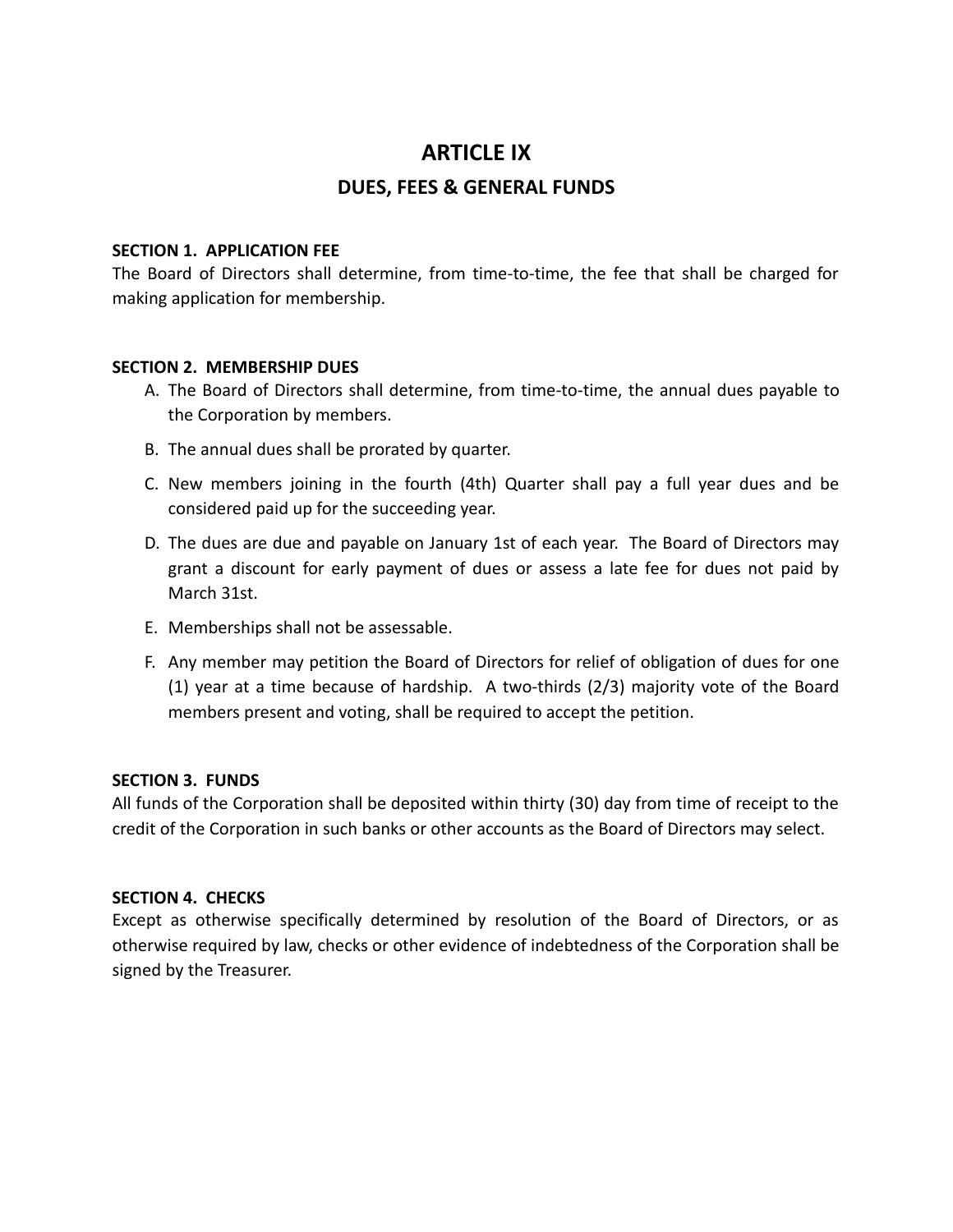## **ARTICLE X**

## **BYLAWS AMENDMENTS**

## **SECTION 1. BYLAWS AMENDMENT**

Subject to any provision of law applicable to the amendment of Bylaws of public benefit nonprofit corporations, these Bylaws or any part of them, may be altered, amended or repealed and new Bylaws adopted as follows:

- A. Notice must be given at least fourteen (14) days prior to the meeting at which the vote for approval will be taken. Notice can be by first class mail, or publication in the Corporation's newsletter. The notice must contain the full text of any changes.
- B. A two-thirds (2/3) majority vote of the voting members in good standing in attendance at the meeting will be necessary for passage.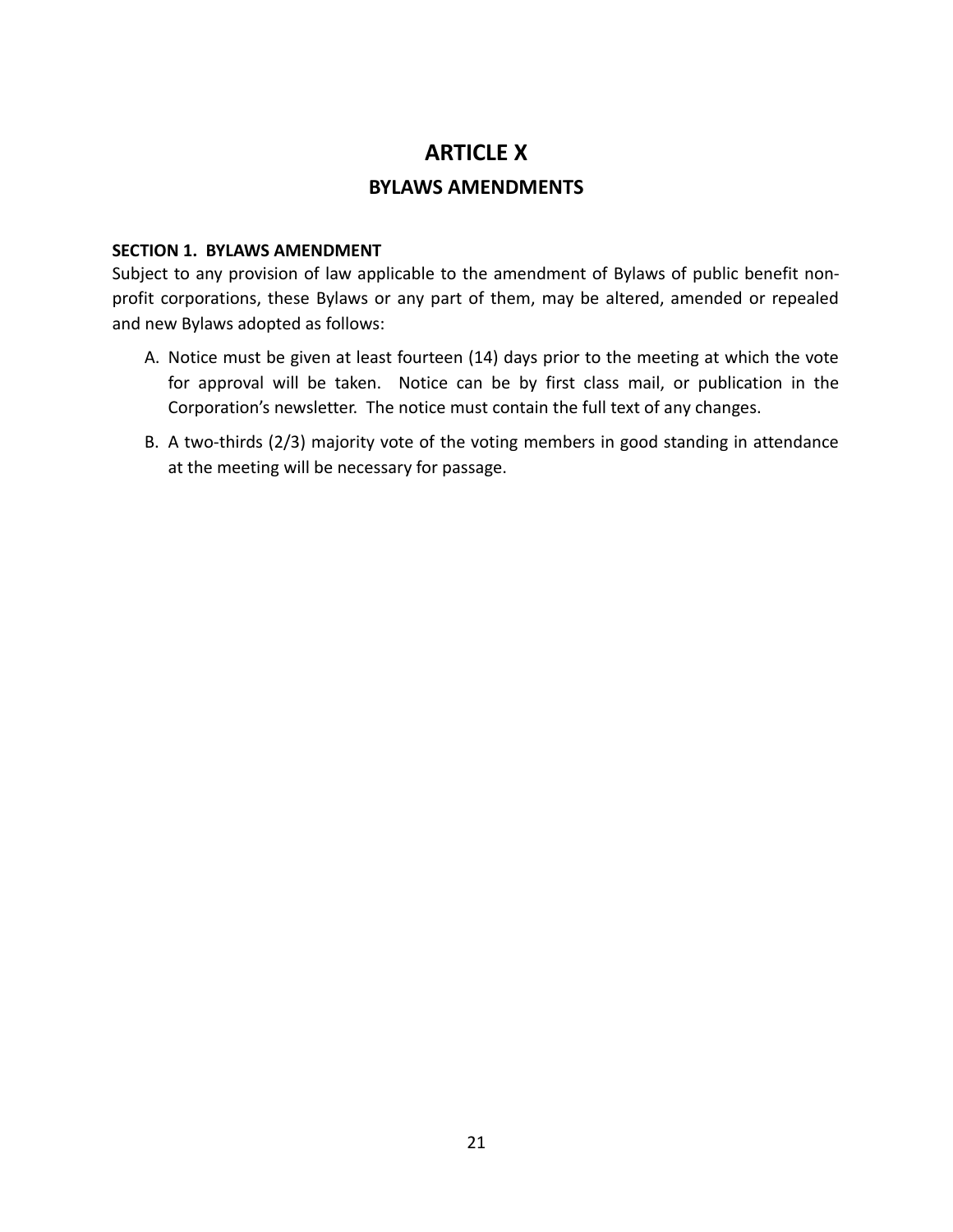## **ARTICLE XI**

## **CORPORATE RECORDS, REPORTS AND SEAL**

## **SECTION 1. CORPORATE RECORDS MAINTENANCE**

The Corporation shall keep:

- A. Written Minutes of all meetings of Board members & committees of Board members, indicating the time & place of the meeting, whether general or special, and the names of those present.
- B. Written Minutes of all meetings of the members, indicating time and place of the meeting, whether general or special, and in the case of special meetings, how called, how notice was given and names of those present. Minutes of general meetings will contain the number of voting members present at the beginning of the meeting.
- C. Adequate and correct books & records of account, including accounts of its properties & business transactions and accounts of its assets, liabilities, receipts, disbursements, gains and losses.
- D. A record of its members, indicating their names and addresses, class of membership held and termination date of any membership.
- E. A copy of the Corporations Articles of Incorporation and Bylaws as amended to date, which shall be open to inspection by the members at all reasonable times during office hours.

## **SECTION 2. ANNUAL AUDIT**

The Board of Directors shall appoint an audit committee of two (2) or more members to perform an audit of the financial books in May of each year, none of which may be an officer or Board member. Their report shall be presented at the June General Meeting.

## **SECTION 3. MEMBERS' INSPECTION RIGHTS**

Each and every member shall have the following inspection rights, for a purpose reasonably related to such person's interest as a member.

 A. To obtain from the Secretary of the Corporation, upon written demand, an alphabetized list of the names, addresses and membership category of all members. The list shall be made available within two (2) weeks after the request is received by the Secretary.